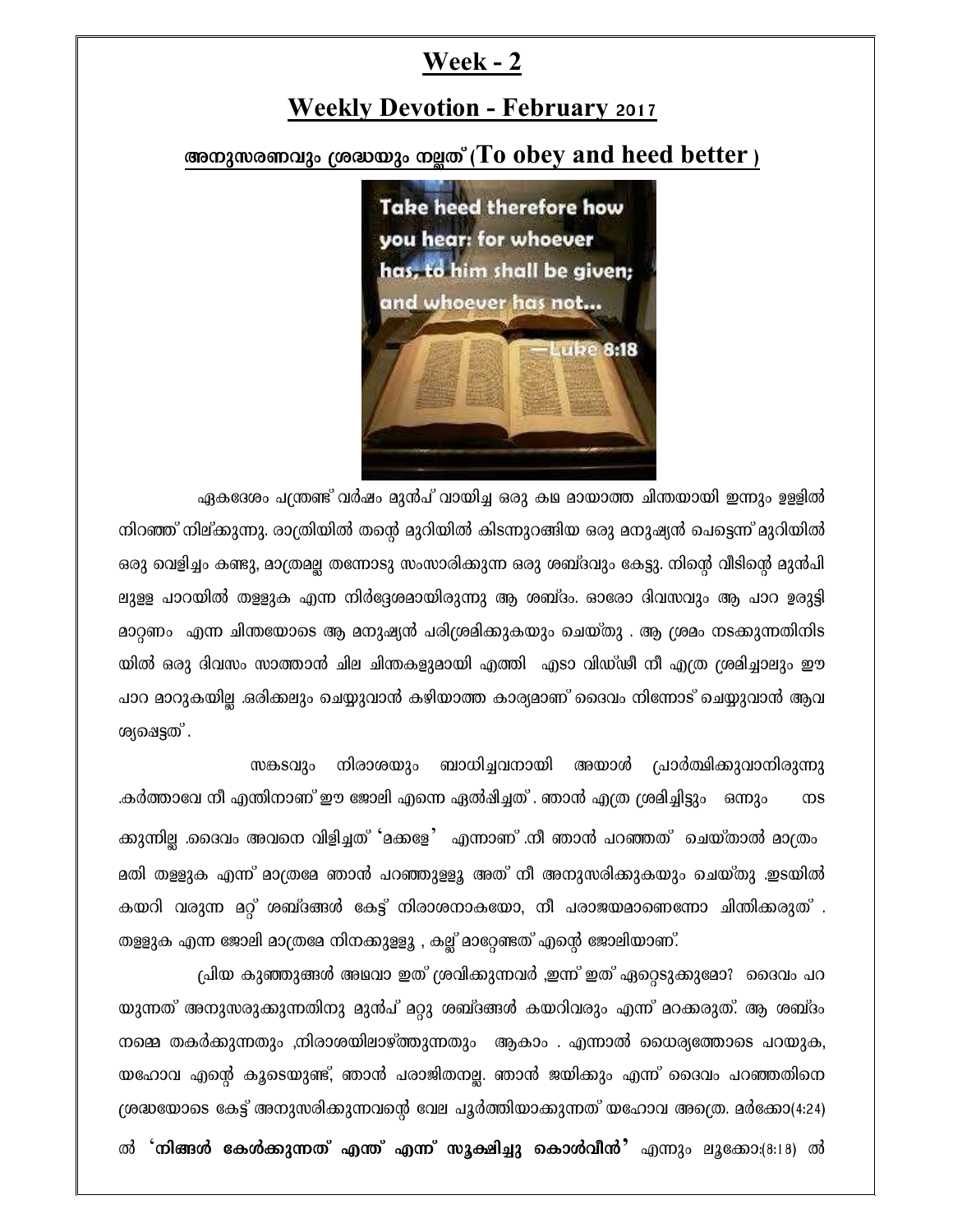#### ്ആകയാൽ നിങ്ങൾ എങ്ങനെ കേൾക്കുന്നു എ**ന്ന് സൂക്ഷിച്ചു കൊൾവീൻ**'' എന്നും കാണുന്നു

ഒരു നല്ലസുഹൃത്ത് (യേശു) പറയുന്നത് ശ്രദ്ധയോടെ കേട്ട് പരപ്രേരണകൂടാതെ അവന്റെ ആഗ്രഹം നിറവേറ്റുന്നതാണ് അനുസരണം . ദൈവത്തെ നാം അനുസരിക്കുമ്പോൾ മാത്രമേ ആത്മീയ ഉണർവ്വ് തമ്മിൽ ആരംഭിക്കുന്നുളളൂ. തുടർന്നും തകർന്നും നുറുങ്ങിയതുമായ ഹൃദയ ത്തോടെ നാം അവന്റെ സന്നിധിയിലെത്തുന്നു .അശ്രദ്ധയും അനുസരണക്കേടും കാട്ടിയിട്ട് യാഗമോ ,ത്യാഗമോ ചെയ്താലും ദൈവം മുമ്പാകെ അത് സ്വീകാര്യമല്ല . ദൈവം നാം ഓരോരുത്തരും ചെയ്യണ മെന്ന് ഉദ്ദേശിച്ചത് ചെയ്തേ മതിയാകുകയുള്ളൂ.



യിന്ത്രായേലിന്റെ ആദ്യ രാജാവായ ശൗലിനെ ശാമുവേൽ പ്രവാചകൻ മുഖാന്തരം ദൈവം ഒരു ദൗത്യം ഏൽപിച്ചു . അത് യഹോ വ കുറിച്ചുവച്ചതാണ് . വഴിയിൽ വച്ച് യിസ്രാ യേൽ ജനത്തെ അമാലേക്യർ ആക്രമിച്ചു. അവരെ ഉന്മൂല നാശം ചെയ്ത് യഹോവ കുറി ദൗത്യം പൂർത്തിക്കരിക്കുന്ന ജോലി ച്ചുവച്ച യാണ് ശമുവേൽ ശൗലീന് നൽകിയത് (1000315:2,3). അവരോട് കനിവ് തോന്നരുത് എന്നും പ്രത്യേകം നിർദ്ദേശിച്ചിരുന്നു. യഹോ വയുടെ വാക്ക് ശ്രദ്ധയോടെ കേട്ടനുസരിക്കു ഇടയിൽ വാൻ പുറഷെട്ടവൻ കയറിവന്ന ശബ്ദം കേട്ടതിനാൽ നിസ്സാരവും ഹീനവുമാ യവയെ, നിർമ്മൂലമാക്കുകയും ,നല്ലതും മേല്ത്തരവുമായവയെ ആഗാഗിനോടൊഷം ജീവനോടെ സൂക്ഷിക്കുകയും ചെയ്തു (1 ശമു15:8) ശൗൽ ചെയ്ത മറ്റൊരു തെറ്റ് (എ ന്റെ അഭിപ്രായത്തിൽ ജനത്തെ എണ്ണി എന്ന താണ്. ഏല്പിക്കുന്ന റൈവം നമ്മെ

ജോലിയ്ക്ക് ആൾബലമോ, ആയുധങ്ങളുടെ ശക്തിയോ, എണ്ണമോ ആവശ്യമില്ല. അനുസരണം മാത്രം മതി. യഹോവയുടെ കല്പന അനുസരിക്കുന്നതാണ് യാഗങ്ങളെക്കാളും ശ്രേഷ്ഠമായത്. യഹോവ യുടെ വചനത്തെ തള്ളിക്കളഞ്ഞവനെ യഹോവയും തളളിക്കളഞ്ഞു. അനുസരിക്കാത്തവന്റെ യാഗ ത്തിൽ ദൈവം പ്രസാദിക്കുകയില്ല എന്ന് ശമുവേൽ പ്രവാചകൻ ശൗലിന് വ്യക്തമാക്കിക്കൊടുത്തു. യഹോവ പറയുന്നത് യഥാവിധി ശ്രദ്ധയോടെ കേട്ട്, അനുസരിക്കുക എന്നതാണ് നമ്മുടെ കർത്തവ്യം ശൗലിനെ തളളിക്കളഞ്ഞതുപോലെ അനുസരണക്കേട് കാട്ടിയാൽ നമ്മെയും അത് വീഴ്ച യിലേക്ക് തളളിയിടുമെന്ന് മറക്കരുത്. പുതിയ നിയമത്തിൽ ദൈവേഷ്ടം എന്നത് ദൈവ പുത്രനിൽ